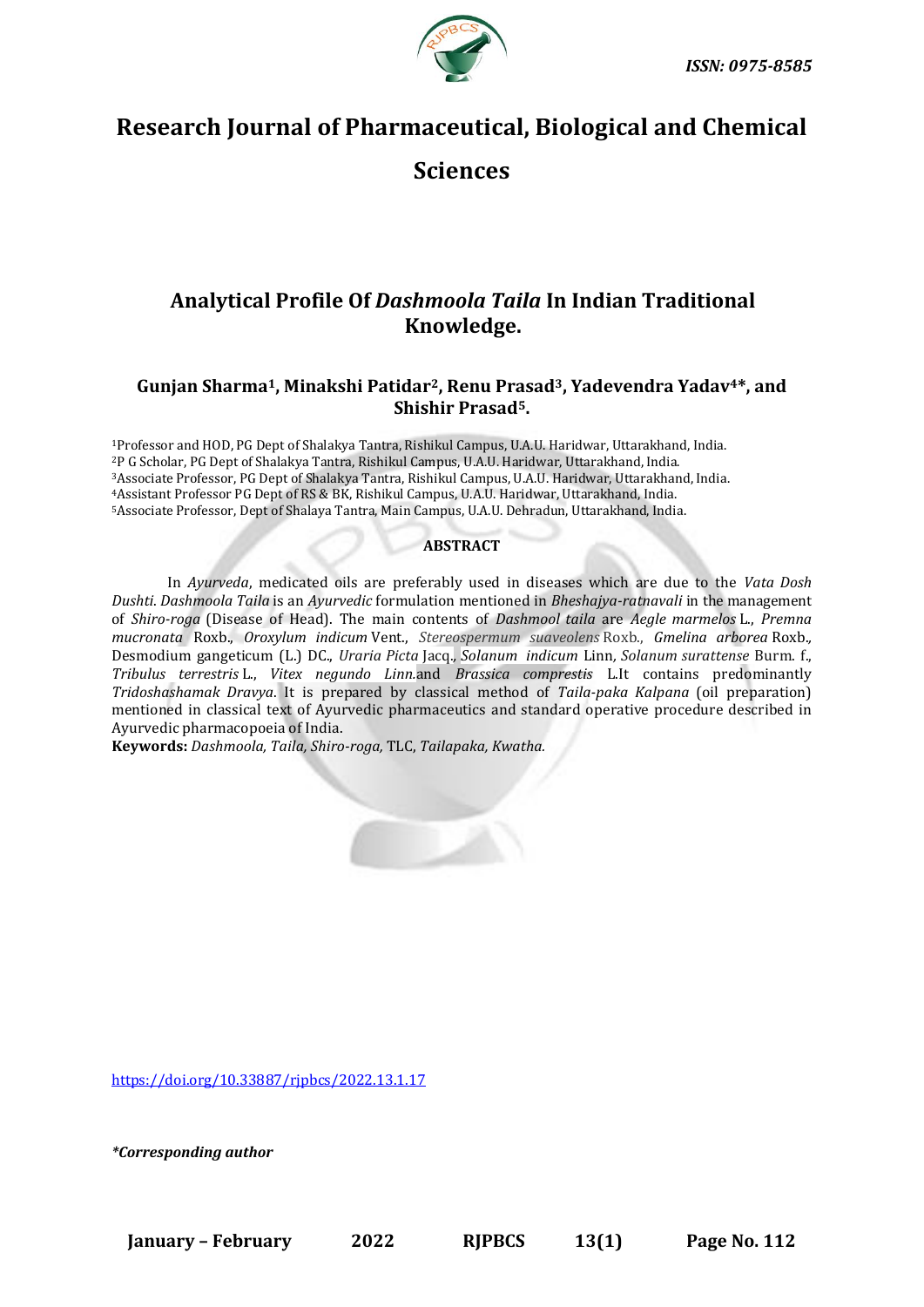

#### **INTRODUCTION**

*Ayurveda* is the integral and the most ancient form of medical stream related to the wholesome cure of ailments by the natural remedies in the form of both herbal formulations and purificationary procedures. In *Ayurveda* a person is known healthy his/her all *Dosha* (physiological regulatory entities)*, Dhatu* (structural entities)*, Malas* (excretory entities) all are in normal state [1].

*Dashmoola taila* is an Ayurvedic medicated preparation which is mentioned for *Nasya* (Administration of medicament through nostrils) therapy in *Shiro-roga*[1][2] is one among *Shiro-roga* described by various *Acharyas*. The sign and symptoms of *Ardhavbhedaka* have can be correlated with migraine. *Taila* is a medicated formulation of various *Doshshamak* (Bodily humor balancing) drugs according to respective diseases which alleviates *Vatadosha* does not aggravate *Kapha*[3]. During the *Snehpaka* (medicated oil formulation) procedure *Taila* have a specific property to assimilate the properties of added drugs and maintains its own properties.[4]. In present study *Dashmoola Taila* is taken for the management of *Ardhavbhedaka* because of its contents which are predominantly *Tridoshamaka*.

| Name of ingredients |                         |                                | Part   |                 |
|---------------------|-------------------------|--------------------------------|--------|-----------------|
| <b>Sanskrit</b>     | English                 | <b>Botanical</b>               | used   | Quantity        |
| Bilwa               | Stone apple             | Aegle marmelos L.              | Root   | $50 \text{ gm}$ |
| Agnimantha          | Dusky Fire Brand Bark   | Premna mucronata Roxb.         | Root   | $50 \text{ gm}$ |
| Shayonak            | Indian trumpet tree     | Oroxylum indicum Vent.         | Root   | $50 \text{ gm}$ |
| Patala              | Trumpet                 | Stereospermum suaveolens Roxb. | Root   | $50 \text{ gm}$ |
| Gambhari            | Coomb teak              | Gmelina arborea Roxb.          | Root   | $50 \text{ gm}$ |
| Shalparni           | Sal leaved Desmodium    | Desmodium gangeticum (L.) DC.  | Root   | $50 \text{ gm}$ |
| Prashnaparni        | Slight-of-hand          | Uraria Picta Jacq.             | Root   | $50 \text{ gm}$ |
| Brahati             | African egg plant       | Solanum indicum Linn           | Root   | $50 \text{ gm}$ |
| Kantakari           | Yellow - Berried        | Solanum surattense Burm. f.    | Root   | $50 \text{ gm}$ |
|                     | Nightshade              |                                |        |                 |
| Gokshur             | <b>Puncture Vine</b>    | Tribulus terrestris L.         | Root   | $50 \text{ gm}$ |
| Nirgundi            | Five-leaved chaste tree | Vitex negundo Linn.            | Leaves | 500 gm          |
| Sarshap             | Field mustard           | Brassica comprestis L.         | Root   | 2 Liter         |

#### **Table 1: Composition of** *Dashmoola Taila*

#### **MATERIAL AND METHODS**

#### **Collection of Raw Materials**

The raw drugs for the study were procured from the Herbal Automation, Kankhal Haridwar, Uttarakhand. The final product that is *DashmoolaTaila* [1] was prepared in Anamika pharmacy, Sidcul, Haridwar, Uttarakhand. The ingredients were identified by PG Department of *Dravyaguna*, Rishikul campus, Haridwar*.*

#### **Method of Preparation of** *Dashmoola Taila*

The *Dashmoola Taila* was prepared by classical method of *Tailapaka.* Ingredients of *Dashmoola Taila,* which is mentioned in Table No 1. 50 gm of top ten herbs in are coarsely powdered and pass through sieve no 44*.*

| $\bullet$ | <i>Sarshap Taila</i> (Mustard Oil) |           | 2 Liters |
|-----------|------------------------------------|-----------|----------|
|           | • Paste of Nirguni                 | $500$ gms |          |
| $\bullet$ | Water                              |           | 8 litres |

After this the coarse powder was soaked in 4 times water overnight and boiled in 8 liters water and reduced up to ¼ i.e., 2 liters. This is called *Kwatha* (Decoction). *Sarshapa Taila* was taken in a medium-sized stainless steel vessel and heated on mild flame. When the *Taila* heated then Nirgundi Kalka was added. After pouring *Kalka dravya* and water, heating was continued on mild flame with continuous stirring, till water evaporated completely and only oil left. Heating was stopped when it acquires the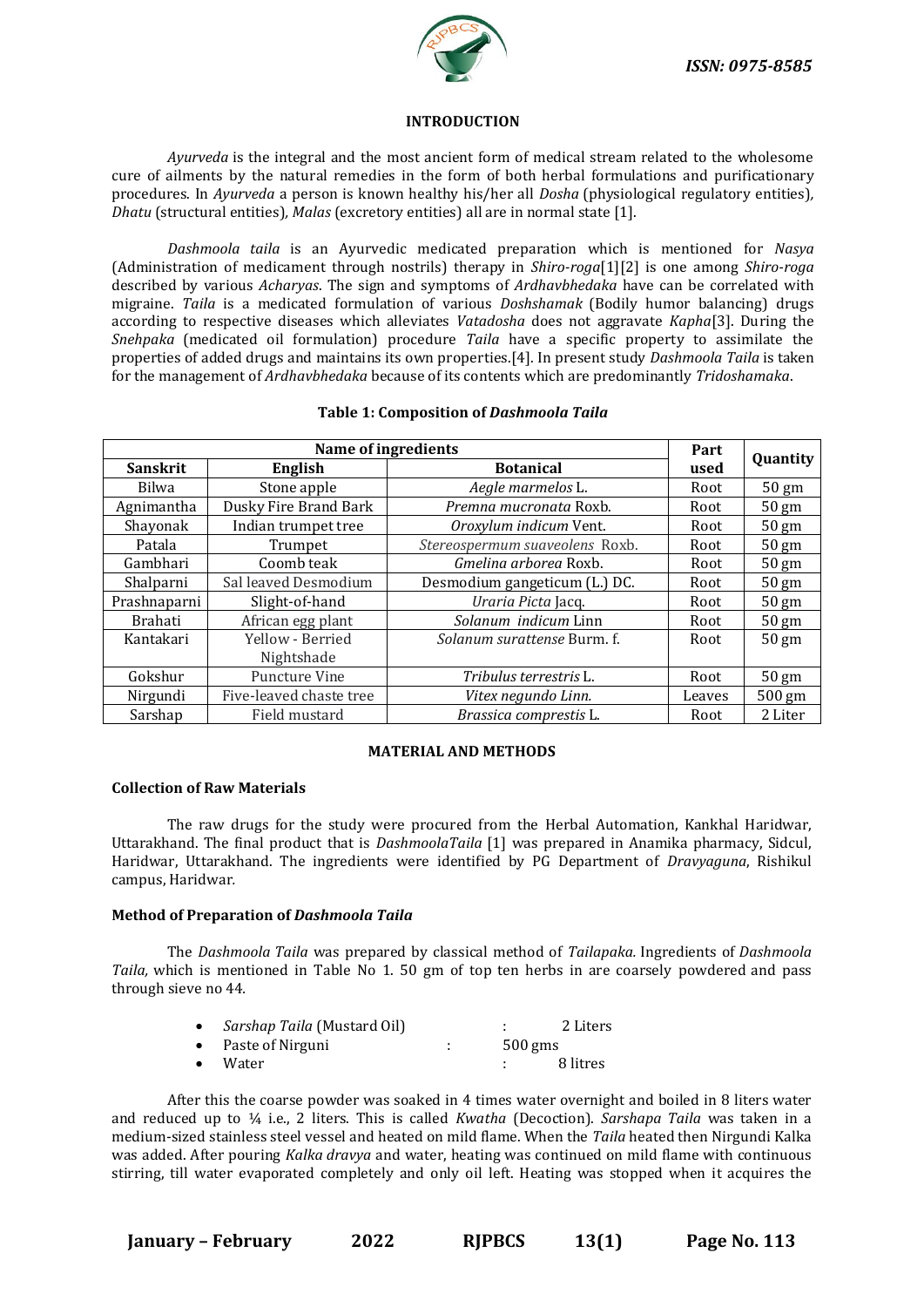

shape and consistency of *Varti* (cotton wick) was formed. Varti was tested for absence of crackling sound during burning over the flame. *Taila* was filtered while hot through a muslin cloth and allowed to cool. After that, the *Taila* was packed tightly.







 *Tribulus terrestris* L. *Aegle marmelos L., Uraria Picta Jacq., Oroxylum indicum Vent*.,



*Stereospermum suaveolensRoxb.*,*Solanum surattense Burm.f.,Solanum indicum*Linn.,*Desmodium gangeticum (L) DC.*



*Premna mucronata* Roxb., *Gmelina arborea* Roxb.*, Vitex negundo Linn*

## **Figure 1: Drug used in Dashmoola Kwatha Prepration and Nirgundi kwatha.**

## **The Ayurvedic Pharmacodynamics of** *Dashmoola kwath*

The mode of action of a drug and its physiological effect can be best understood by the properties of its basic physiochemical factors i.e. *Rasa, Guna, Veerya*, *Vipaka, Karma and Prabhava* of the drugs. These properties affect the *Doshas* and determine their *Doshkarma* activity which in turn corrects the vitiated *Doshas* and maintain the *Doshika* equilibrium of the body.

**Analytical Study:** value of all the physiochemical method is mentioned as, mentioned in the API and all the protocol developed by the PLI, Ghaziabad [6][7]

**Organoleptic Study:** Organoleptic characteristics for various sensory characters like colour, taste, odouretc and was carefully noted down as mentioned in Table no.1.

## **Table 2: Organoleptic parameters of** *Dashmoola Taila*

| <b>Properties Parameters</b> | Jolour               | Taste  | Jdour | Touch         | Appearance     |
|------------------------------|----------------------|--------|-------|---------------|----------------|
| Judgment                     | Yellow<br>.<br>Light | Bitter | Oily  | <b>dreasy</b> | Oilv<br>Liquid |

**Physiochemical Analysis:** Physiochemical analysis such as Acid value (AV), Peroxide value (PV), Saponification value (SV), Iodine value (IV), Refractive index (RI) and weight per ml at 40 °C tests were carried out as mentioned in Table No 2.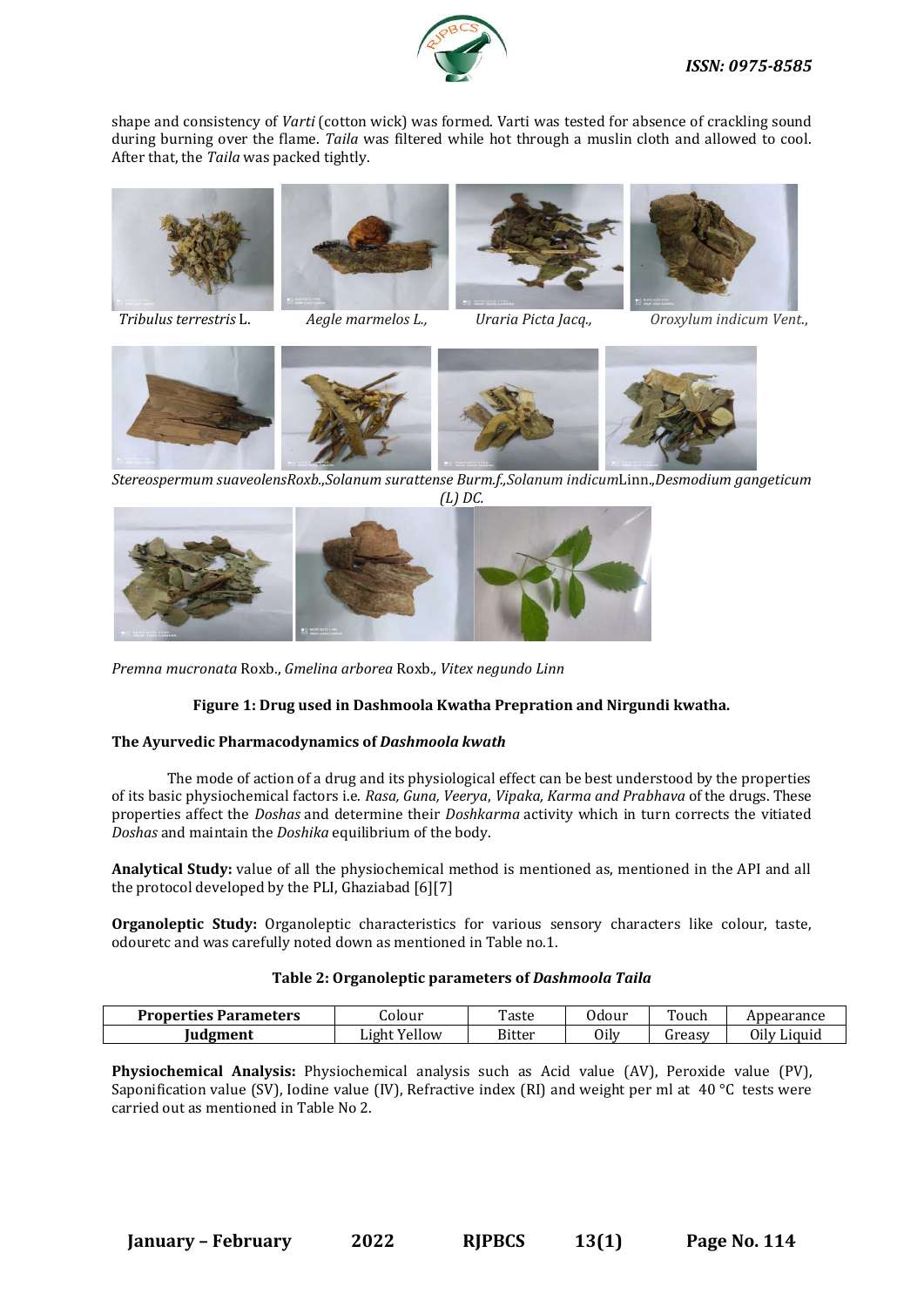

| Table 3: Physio - chemical parameters of analysis |  |  |
|---------------------------------------------------|--|--|
|---------------------------------------------------|--|--|

| <b>Parameters</b> | n'<br>лı | Wt/m   | . T 7 | <b>PV</b>   | $\sim$<br>ູບະ | IV     |
|-------------------|----------|--------|-------|-------------|---------------|--------|
| <b>Values</b>     | 1.663    | J.9104 | 2.98  | ົ ເ<br>2.63 | 181.25        | 11 J.J |

**Chromatography (TLC) Study**: TLC Profile Instrument used was Silica plate. The stationary phase used was TLC plate's silica gel F254 and mobile phase was Toluene: Ethyl acetate (90:10). The plate was sprayed with vanillin sulphuric acid reagent and the spots were detected after heating at 105°C for 10 min. Rf value of each spot was recorded. TLC chromatograph is shown in fig No. 2.



**Figure 2: TLC Chromaograph of Dasmoola Taila**

**Heavy Metal Analysis:** Heavy metal analysis reveals Lead, Cadmium, Arsenic, Mercury as mentioned in Table no.3.

#### **Table No. 4: Heavy metal analysis**

| $-$<br>letals<br><b>Heavy</b> | Lead | -----<br>uun.     | -me<br>4 L L         | <b>ISLAND</b><br>1171 |
|-------------------------------|------|-------------------|----------------------|-----------------------|
| <b>Values</b>                 | 2.36 | 0.02 <sub>1</sub> | $\mathsf{r}$<br>.u.j | $\Omega$<br>v.        |

**Microbiological Limit Test:** Microbial load estimation shows total bacterial count and total Yeast and mould count. Test for another specific pathogen is negative defined in Table no.4.

**Thin Layer Chromatography (TLC):** Thin layer chromatography study (TLC) was carried out fewer than 254 and 366 nm UV to established finger printing profile. It showed Rf values 0.6875, which may be responsible for expression of its pharmacological and clinical actions.

### **Table 4: Microbial Load Estimation of Formulated Dashmoola Taila**

| <b>Parameters</b>  | Total     | Total Yeast | E. coli | Salmonella | Pseudomonas | Staphylococcus |
|--------------------|-----------|-------------|---------|------------|-------------|----------------|
|                    | bacterial | and Mould   |         | SP         | aeruginosa  | aureus         |
|                    | count     | count       |         |            |             |                |
|                    | (cfu/g)   | (cfu/g)     |         |            |             |                |
| <b>Observation</b> | ~10       | <10         | Absent  | Absent     | Absent      | Absent         |